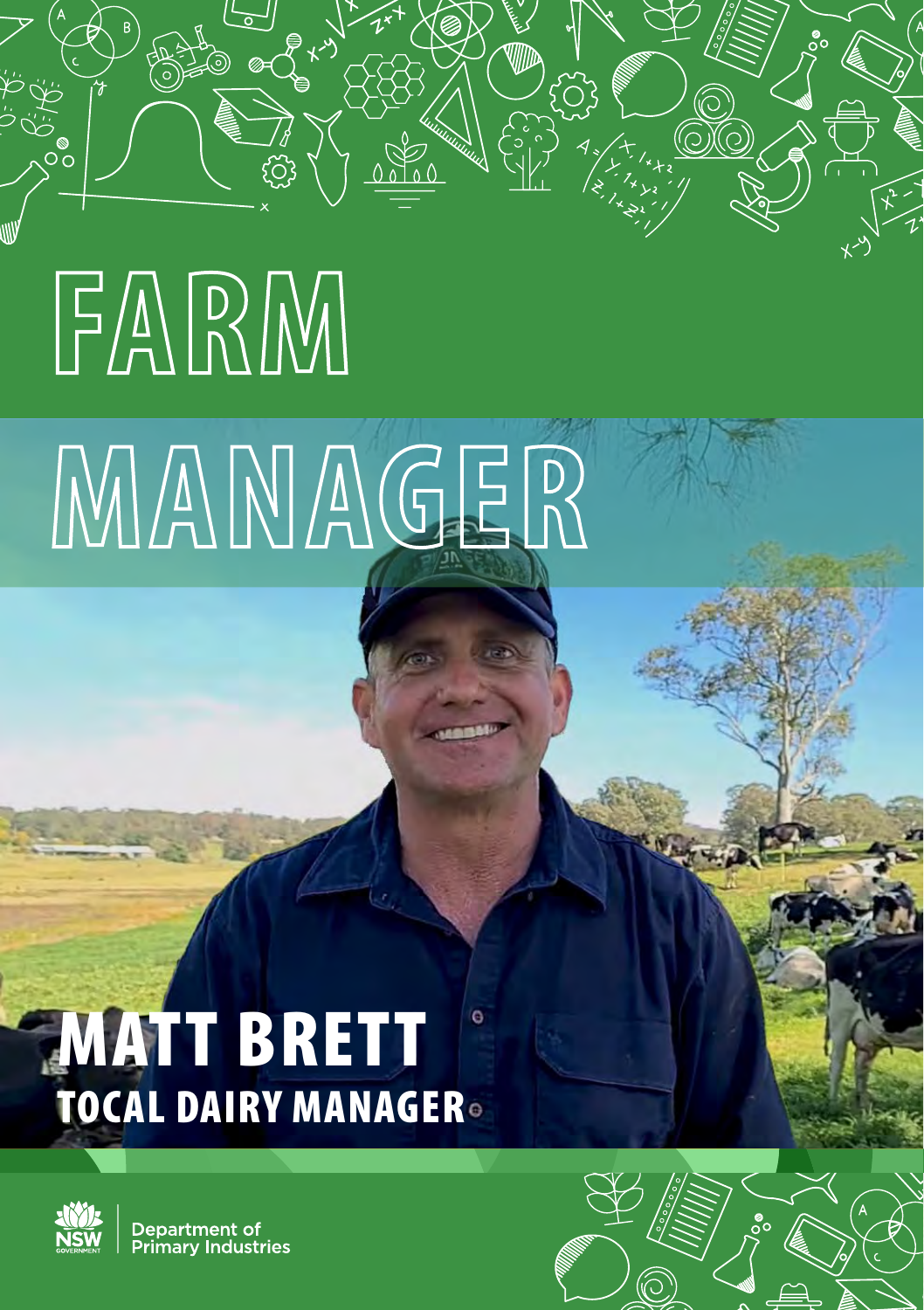## **PURPOSE OF YOUR ROLE**

I manage all aspects of the dairy enterprise. That means managing all the systems in a dairy operation including pastures, feeding, milking, breeding, and staffing. I also manage the education aspects. We have full time students here at the College as well as school visits, vet students and also community and industry events.

## **How does that help build stronger primary industries?**

Our role, as part of Tocal College, is to train students in the practical aspects of working on a dairy farm. As a state government site, we are also involved in industry engagement including research and field days and we trial and implement innovative farm practices and technology.



## **A TYPICAL DAY IN YOUR ROLE**

I usually arrive as the morning milking is finishing, so I check in on how that went and if there were any issues that need to be sorted. There will usually be some calves to feed or cows ready for artificial insemination. Then the rest of the day could be various things from setting grazing allocations for the cows or perhaps mustering a group of heifers for vaccination or drenching. Some days I might be teaching a class, giving a school group a farm tour or I may have a group of farmers coming on to the farm.

#### **PERSONAL ATTRIBUTES THAT ARE USEFUL IN THIS ROLE?**

- If you want to work with animals, you've got to care for the animals. You're responsible for them and you are responsible for good animal welfare outcomes.
- On a dairy, you are working with big animals and you really have to stay fairly calm and be prepared to work with the animals. If you are calm they usually will be too.
- You also need to be fexible, plans may need to change through the day and you have to be able to accommodate that.





### **TRAINING / EDUCATION**

You can be trained on the job, I started my training at about two or three years old! I now have a Diploma in Agriculture and a Certificate IV in Training and Assessment for the education side of this role. Some of my staff have a Certificate III and IV in Agriculture but you can employed as a milker without any qualifications - combining a Dairy Traineeship with on the job training is a great option.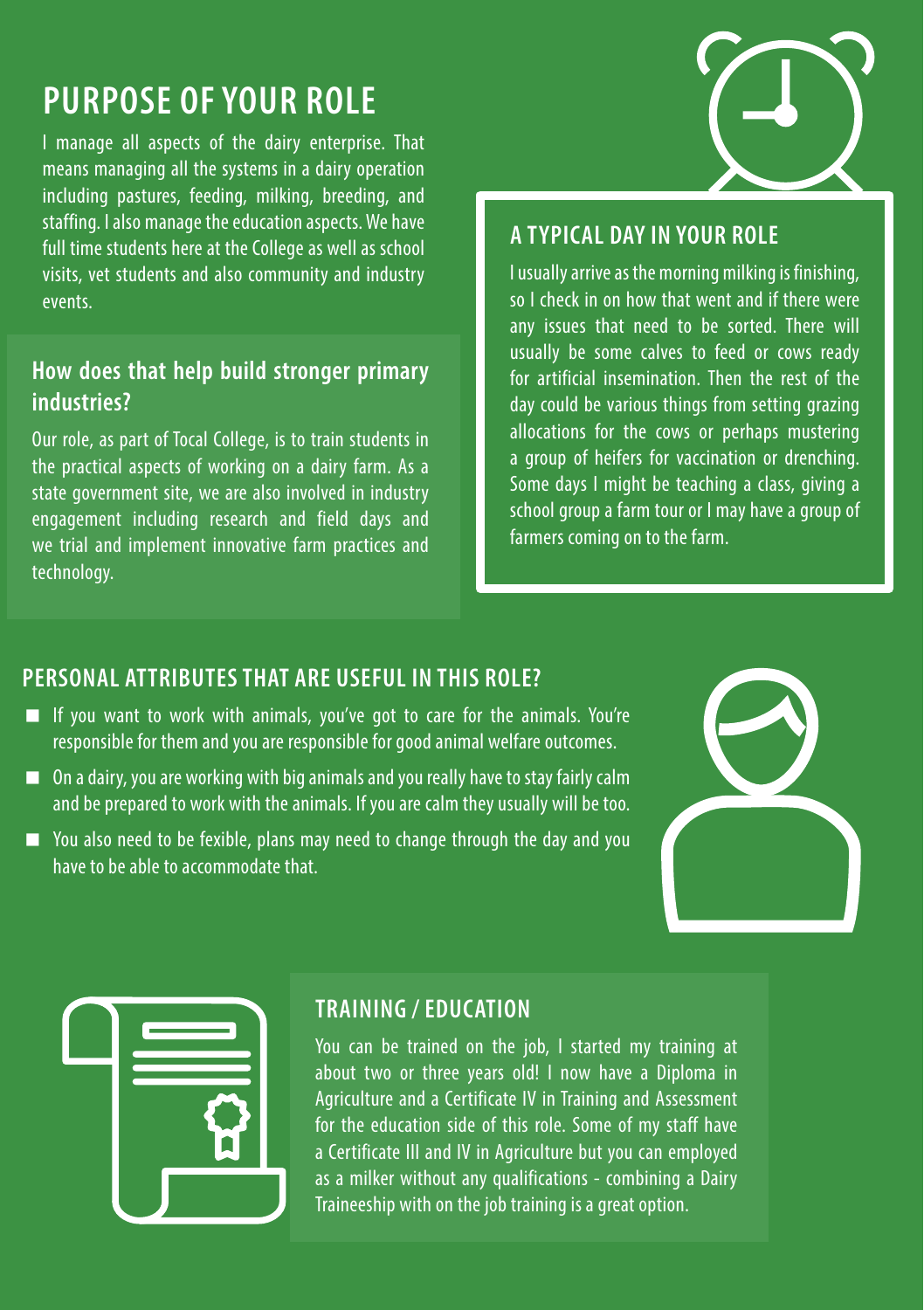## *'Good animal welfare outcomes equal good production outcomes, if you don't get animal welfare right you will never get the best production out of your cows.'*

## **WHAT IMPACT DO YOU SEE TECHNOLOGY HAVING IN THIS FIELD IN THE NEXT 20 YEARS?**

Technology is going to continue to play a huge role in all aspects of dairy farming. We're in a unique position on dairy farms because we can use all the copping, pasture and irrigation technology as well as technology improving animal welfare. For example all of our cows have collars that help us to monitor them for illness or stress as well as reproduction timing, we insemminate the cows with sexed semen to favour female calves and we control the centre pivot irrigators from our phone. There will be a lot more technology around the genetics of dairy herds in the future.





I actually really enjoy dairy farming. I enjoy working with the cattle but I also love running the system and making sure all the pieces fit together.

I enjoy working with a great team of people, the students and the involvement with the broader dairy industry.

The 3.30am starts don't work well with the others aspects of my role as Manager but early mornings are part of dairying and you get used to them.

## **DOES CREATIVITY PLAY A PART IN THIS ROLE?**

Farming is a dynamic system so you do need to be thinking about better ways to do things. Being creative and being able to adapt to different scenarios each day is an important part of the role.